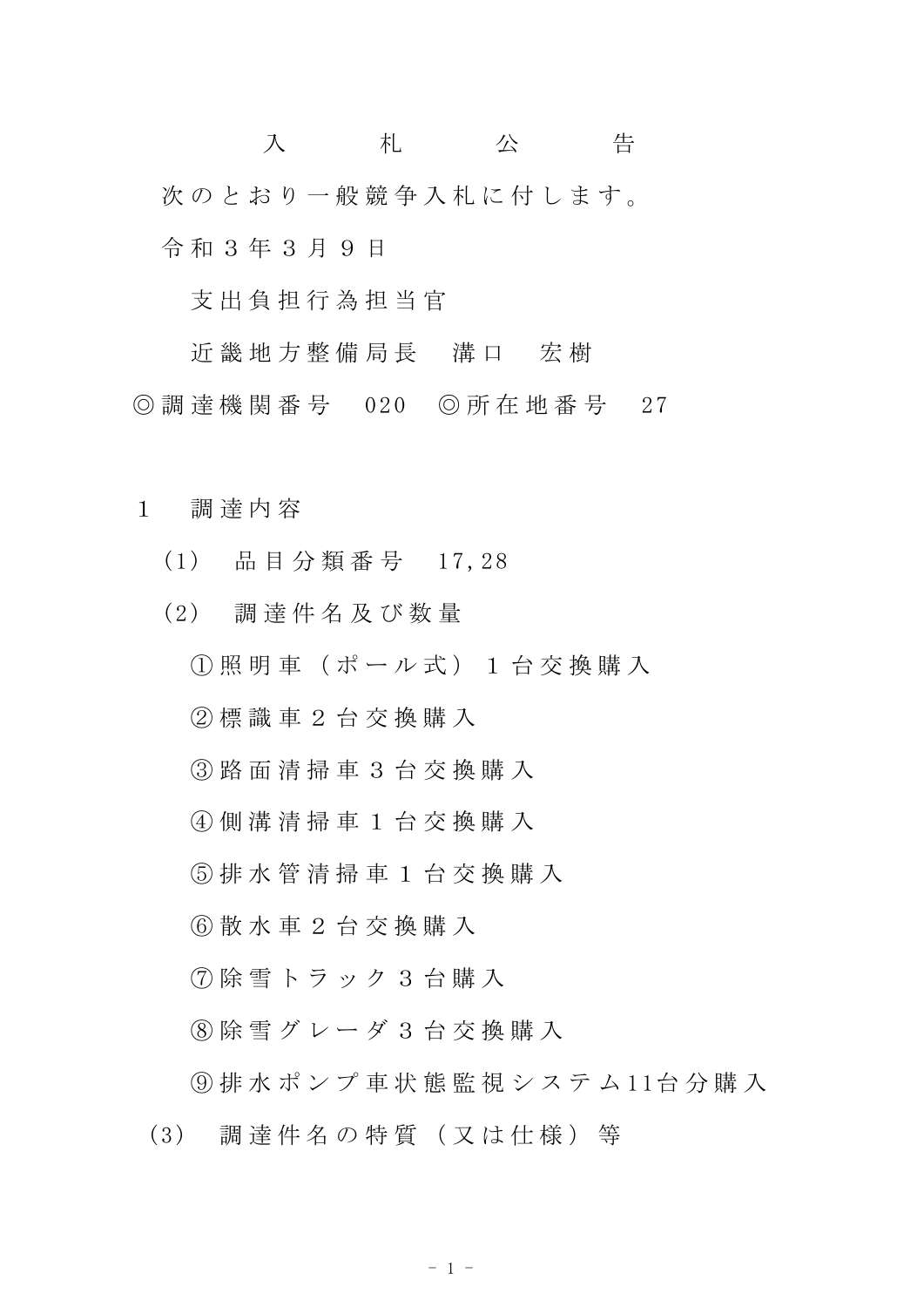入 札 説 明 書 等 に よ る 。

(4) 納 入 期 限

令 和 4 年 3 月 2 5 日

- (5) 納 入 場 所
	- ① 大 阪 国 道 事 務 所
	- ② 奈 良 国 道 事 務 所 、 福 井 河 川 国 道 事 務 所
	- ③ 和 歌 山 河 川 国 道 事 務 所 、 滋 賀 国 道 事 務 所 、

姫 路 河 川 国 道 事 務 所

- ④ 福 井 河 川 国 道 事 務 所
- ⑤ 和 歌 山 河 川 国 道 事 務 所
- ⑥ 姫 路 河 川 国 道 事 務 所 、 豊 岡 河 川 国 道 事 務 所
- ⑦ 福 井 河 川 国 道 事 務 所 、 豊 岡 河 川 国 道 事 務 所 、

福 知 山 河 川 国 道 事 務 所

- ⑧ 豊 岡 河 川 国 道 事 務 所 、 福 知 山 河 川 国 道 事 務 所
- ⑨ 福 知 山 河 川 国 道 事 務 所 、 木 津 川 上 流 河 川 事 務 所 、 淀 川 河 川 事 務 所 、 福 井 河 川 国 道 事 務 所 、 豊 岡 河 川 国 道 事 務 所 、 琵 琶 湖 河 川 事 務 所
- (6) 入 札 方 法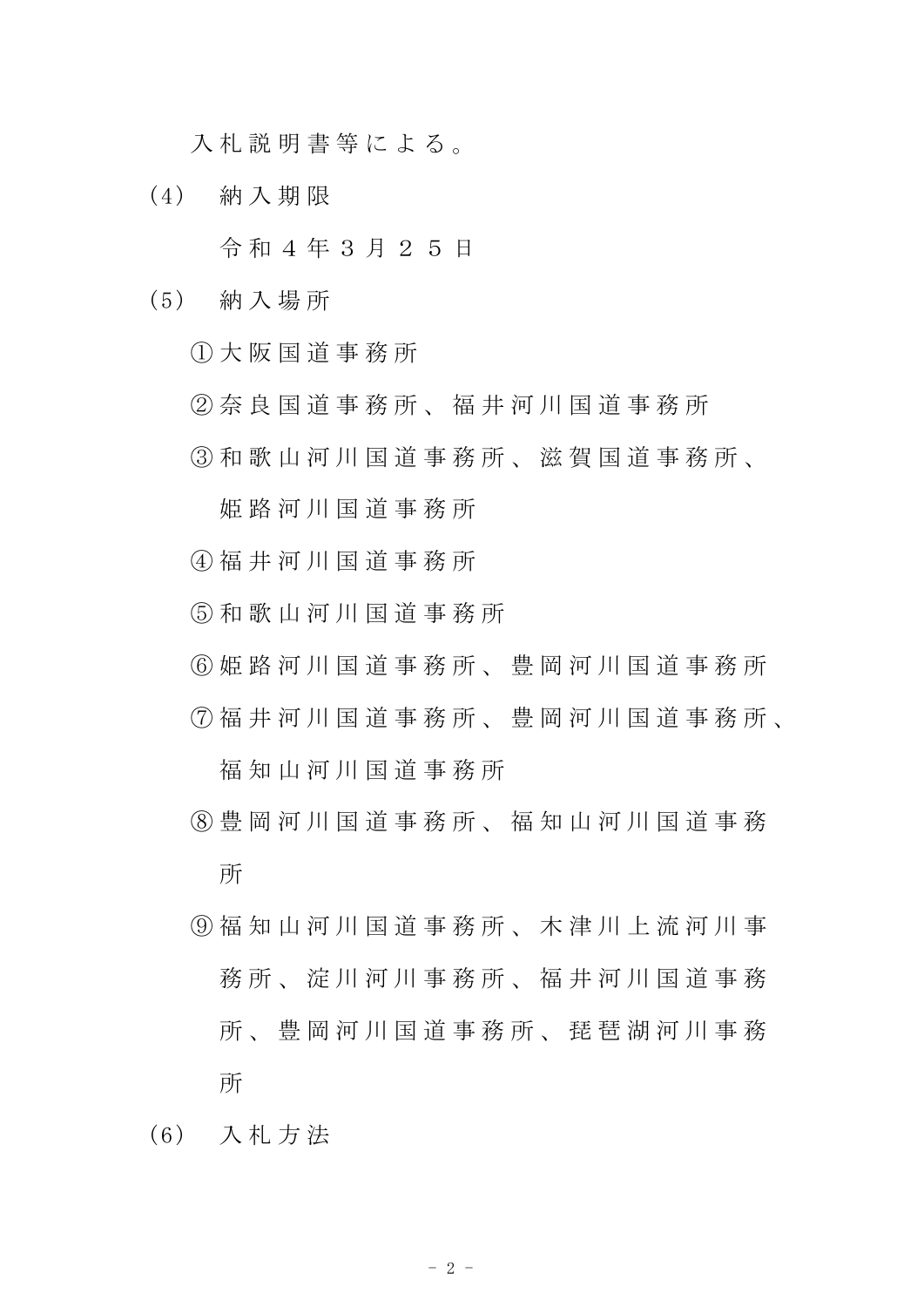① ② ③ ④ ⑤ ⑥ 落 札 決 定 に あ た っ て は 、 国 が 引 き 渡 す 物 品 と 国 が 購 入 す る 物 品 の 差 額 、 輸 送 費 等 諸 経 費 及 び 自 動 車 重 量 税 及 び 自 動 車 損 害 賠 償 責 任 保 険 料 、 自 動 車 リ サ イ ク ル 料の総価を落札金額とするので、入札者は 消 費 税 及 び 地 方 消 費 税 に 係 る 課 税 事 業 者 で あるか免税事業者であるかを問わず、国が 引 き 渡 す 物 品 と 国 が 購 入 す る 物 品 の 差 額 、 輪 送 費 等 諸 経 費 及 び 自 動 車 リ サ イ ク ル 料 の 課 税 部 分 を 加 算 し た 金 額 と 当 該 金 額 の 100分 の 10に 相 当 す る 額 ( 当 該 金 額 に 1 円 未 満 の 端 数 が あ る と き は 、 そ の 端 数 を 切 り 捨 て た 金 額 と す る 。)、 自 動 車 重 量 税 及 び 自 動 車 損 害 賠 償 責 任 保 険 料 、 自 動 車 リ サ イ ク ル 料 の 非 課 税 部 分 を 加 算 し た 総 価 を 入 札 書 に 記 載 す る こ と 。

原則として、当該入札の執行において入 札 執 行 回 数 は 2 回 を 限 度 と す る 。

詳 細 は 入 札 説 明 書 に よ る 。

⑦ 落 札 決 定 に あ た っ て は 、 国 が 購 入 す る 物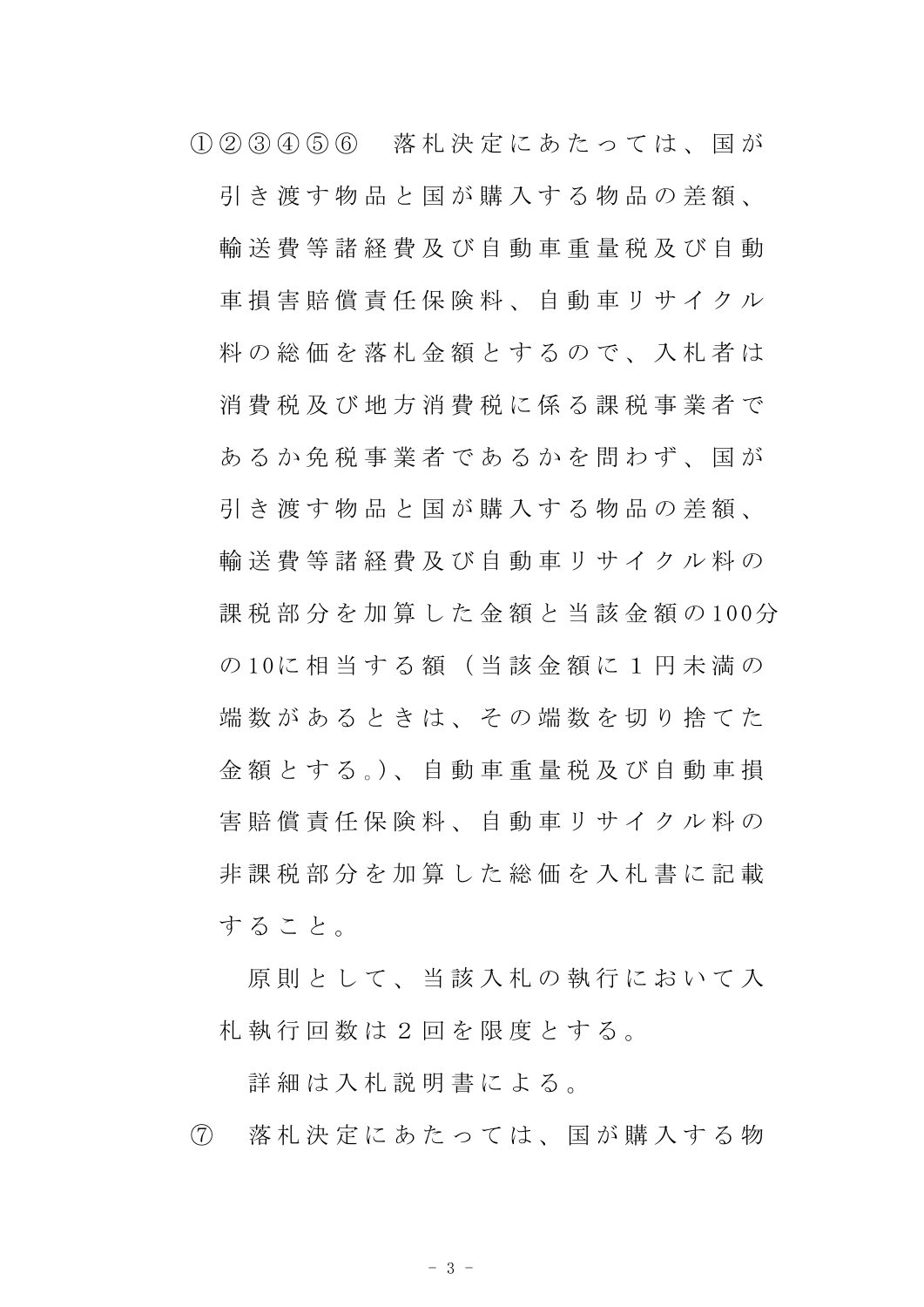品 、 輸 送 費 等 諸 経 費 及 び 自 動 車 重 量 税 及 び 自 動 車 損 害 賠 償 責 任 保 険 、 自 動 車 リ サ イ ク ル 料 の 総 価 を 落 札 金 額 と す る の で 、 入 札 者 は 消 費 税 及 び 地 方 消 費 税 に 係 る 課 税 事 業 者 であるか免税事業者であるかを問わず、国 が 購 入 す る 物 品 と 輸 送 費 等 諸 経 費 及 び 自 動 車リサイクル料の課税部分を加算した金額 と 当 該 金 額 の 100分 の 10に 相 当 す る 額 ( 当 該 金 額 に 1 円 未 満 の 端 数 が あ る と き は 、 そ の 端 数 を 切 り 捨 て た 金 額 と す る 。)、 自 動 車 重 量 税 及 び 自 動 車 損 害 賠 償 責 任 保 険 料 、 自 動 車 リ サ イ ク ル 料 の 非 課 税 部 分 を 加 算 し た 総 価を入札書に記載すること。

原則として、当該入札の執行において入 札 執 行 回 数 は 2 回 を 限 度 と す る 。

詳細は入札説明書による。

⑧ 落 札 決 定 に あ た っ て は 、 国 が 引 き 渡 す 物 品 と 国 が 購 入 す る 物 品 の 差 額 、 輸 送 費 等 諸 経 費 及 び 自 動 車 損 害 賠 償 責 任 保 険 料 の 総 価 を落札金額とするので、入札者は消費税及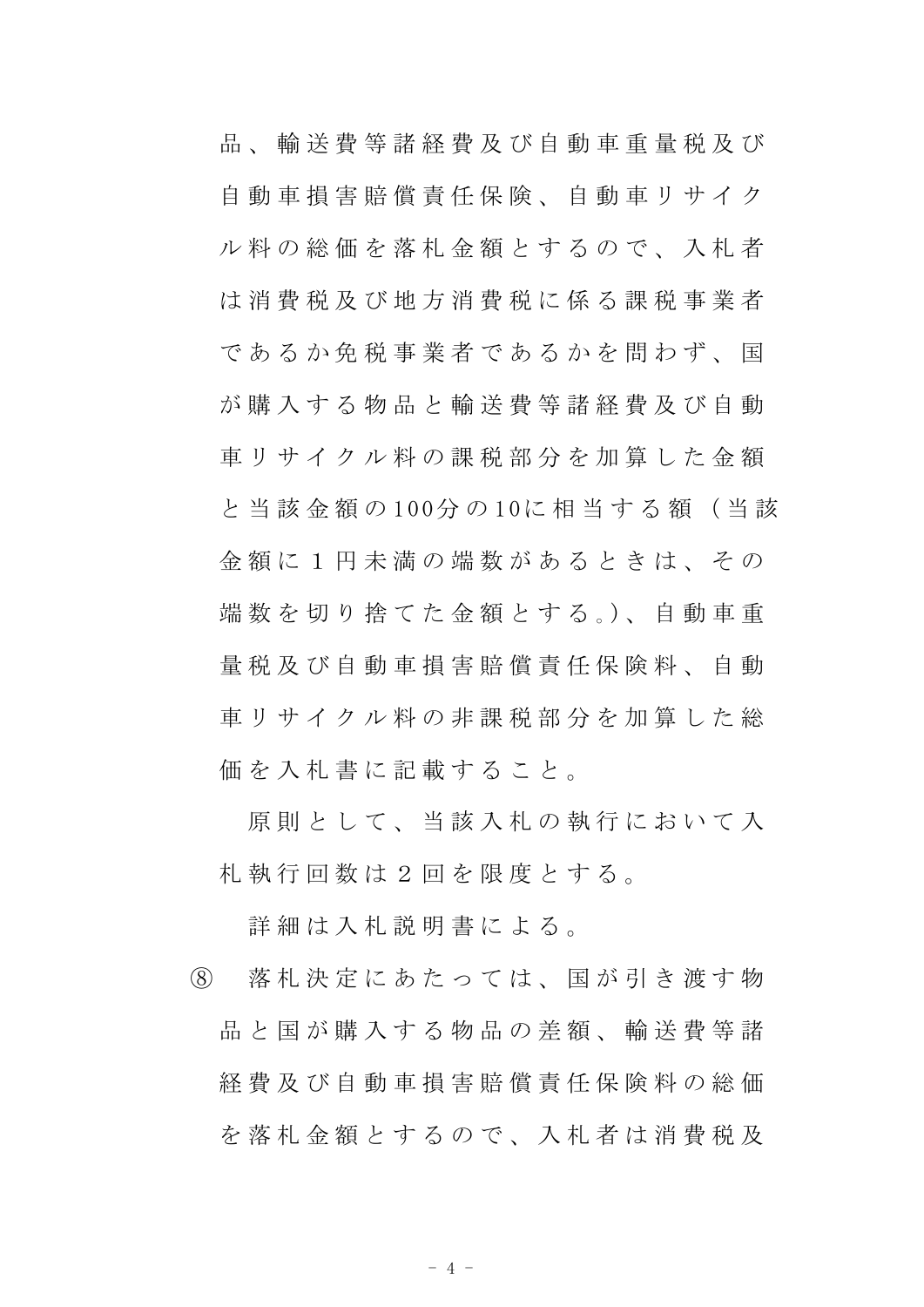び地方消費税に係る課税事業者であるか免 税事業者であるかを問わず、国が引き渡す 物 品 と 国 が 購 入 す る 物 品 の 差 額 、 輸 送 費 等 諸 経 費 を 加 算 し た 金 額 と 当 該 金 額 の 100分 の 10に 相 当 す る 額 ( 当 該 金 額 に 1 円 未 満 の 端 数があるときは、その端数を切り捨てた金 額 と す る 。)、 自 動 車 損 害 賠 償 責 任 保 険 料 を 加 算 し た 総 価 を 入 札 書 に 記 載 す る こ と 。

原則として、当該入札の執行において入 札 執 行 回 数 は 2 回 を 限 度 と す る 。

詳細は入札説明書による。

⑨ 落 札 決 定 に あ た っ て は 、 国 が 購 入 す る 物 品 及 び 輸 送 費 等 諸 経 費 の 総 価 を 落 札 金 額 と す る の で 、 入 札 者 は 消 費 税 及 び 地 方 消 費 税 に 係 る 課 税 事 業 者 で あ る か 免 税 事 業 者 で あ る か を 問 わ ず 、 国 が 購 入 す る 物 品 と 輸 送 費 等 諸 経 費 を 加 算 し た 金 額 と 当 該 金 額 の 100分 の 10に 相 当 す る 額 ( 当 該 金 額 に 1 円 未 満 の 端 数 が あ る と き は 、 そ の 端 数 を 切 り 捨 て た 金 額 と す る 。)を 加 算 し た 総 価 を 入 札 書 に 記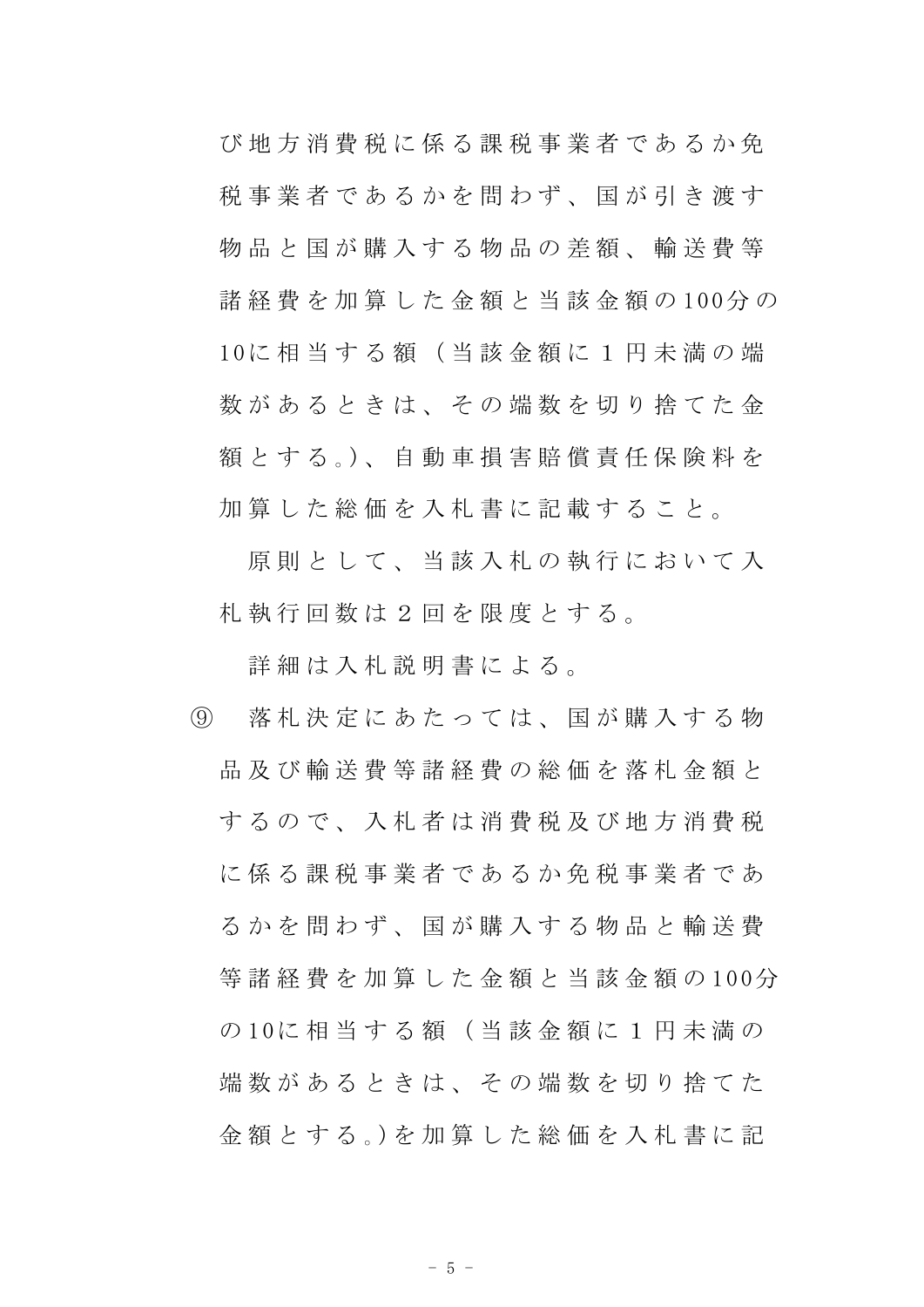載すること。

原則として、当該入札の執行において入 札 執 行 回 数 は 2 回 を 限 度 と す る 。

詳細は入札説明書による。

- 2 競 争 参 加 資 格
- (1) 予 算 決 算 及 び 会 計 令 第 70条 及 び 第 71条 の 規 定 に 該 当 し な い 者 で あ る こ と 。
- (2) 平 成 31・32 ・33年 度 ま た は 令 和 1・2・3年 度 国 土 交 通 省 競 争 参 加 資 格 (全 省 庁 統 一 資 格 )「 物 品 の 販 売 」 の 1 3 5 6 6 8 に つ い て は 近 畿 地 域 、 ② ④ ⑦ ⑨ に つ い て は 近 畿 地 域 ま た は 東 海 ・ 北 陸 地 域 の 競 争 参 加 資 格 を 有 す る 者 で あ る こ と 。

なお、当該資格に係る申請については、

「 競 争 参 加 者 の 資 格 に 関 す る 公 示 」 ( 令 和 2 年 3 月 31日 付 官 報 ) の 別 表 に 記 載 さ れ て い る 申 請 受 付 窓 口 (沂 畿 地 方 整 備 局 総 務 部 契 約 課 ほ か)にて随時受け付けている。

(3) 申 請 書 等 の 受 領 期 限 の 日 か ら 開 札 の 時 ま で の 期 間 に 、 近 畿 地 方 整 備 局 長 か ら 指 名 停 止 を 受けていないこと。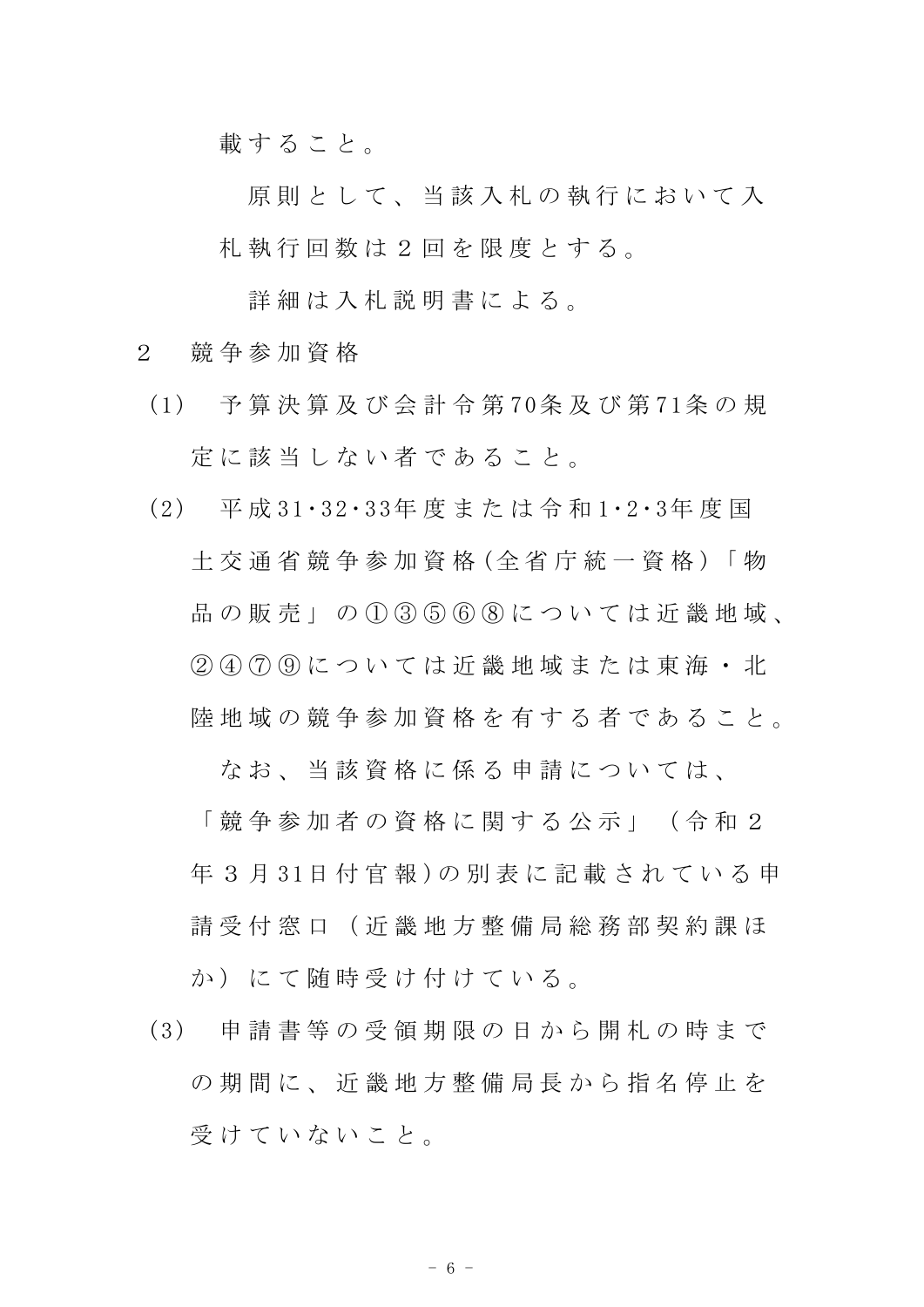(4) 会 社 更 生 法 に 基 づ き 更 生 手 続 開 始 の 申 し 立 てがなされている者又は民事再生決に基づき

再生手続 開 始 の 申 し 立 て が な さ れ て い る 者

- ( 「 競 争 参 加 者 の 資 格 に 関 す る 公 示 」 に 基 づ
- く 「 会 社 更 生 法 及 び 民 事 再 生 法 開 始 に 基 づ く

更 生 手 続 の 決 定 等 を 受 け た 者 の 手 続 」 を 行 っ た者を除く。)でないこと。

- (5) 入 札 説 明 書 を 下 記 3 ( 2 ) の 交 付 方 法 に よ り 、 電 子 調 達 シ ス テ ム か ら 自 ら 直 接 ダ ウ ン ロ ー ド し た 者 で あ る こ と 。 ま た は 、 支 出 負 担 行 為 担 当 官 か ら 直 接 入 札 説 明 書 の 交 付 を 受 け た 者 で あ る こ と 。
- ( 6) 警 察 当 局 か ら 、 暴 力 団 員 が 実 質 的 に 経 営 を 支 配 す る 者 又 は こ れ に 準 ず る 者 と し て 、 国 十 交 通 省 が 発 注 す る 業 務 等 か ら の 排 除 要 請 が あ

り 、 当 該 状 態 が 継 続 し て い る も の で な い こ と 。

(7) 入 札 説 明 書 に 定 め る 同 等 物 品 の 納 入 実 績 が

あ る こ と を 証 明 で き る 者 で あ る こ と 。

(8) 当 該 調 達 物 品 に 関 し て 、 ( ① ② に あ っ て は 迅 速 な 部 品 調 達 日 数 が 一 般 部 品 5 日 、 消 耗 部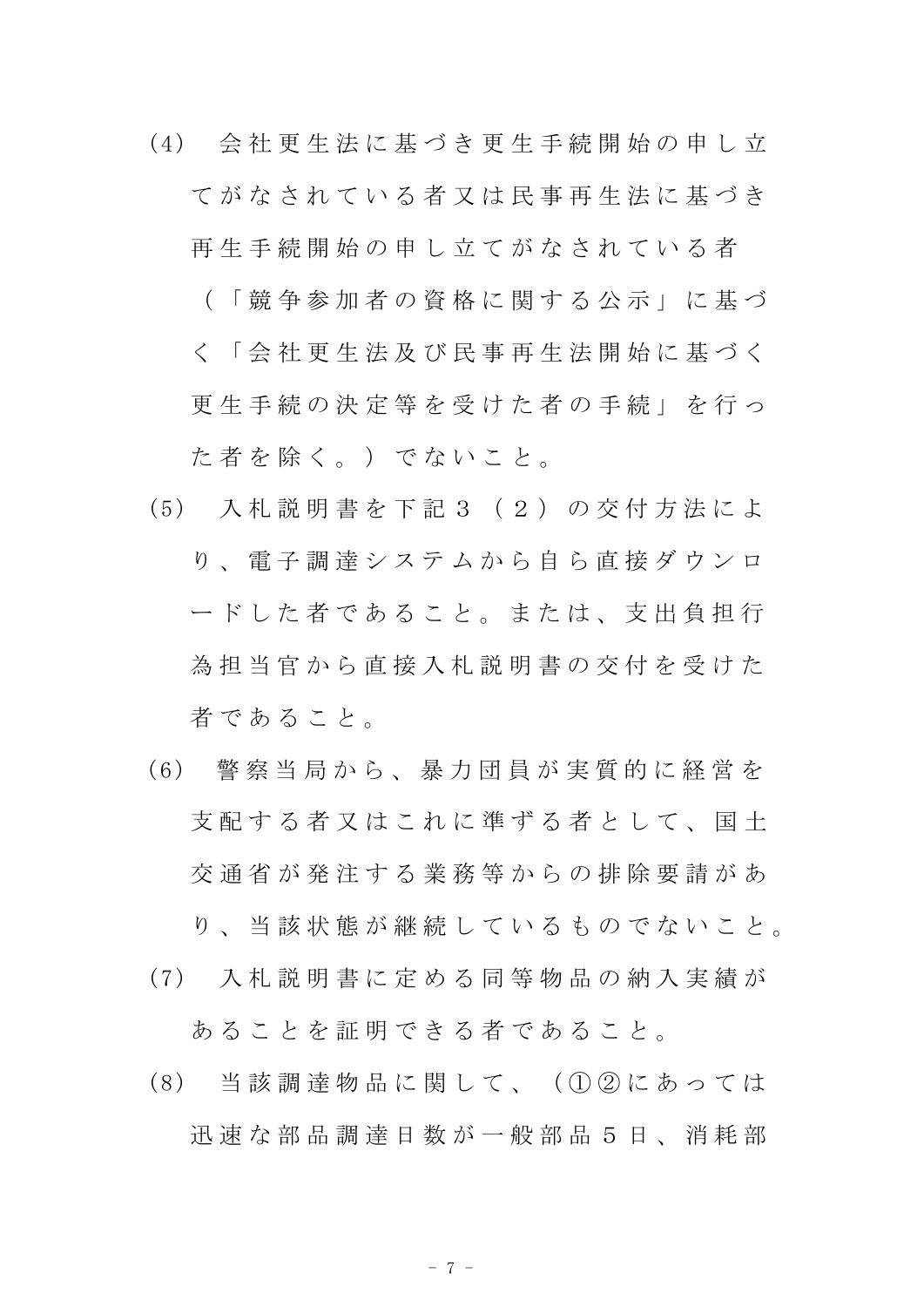品 3 日) アフターサービス・メンテナンスの 体制を確保することを誓約できる者であるこ と 。

- 3 申 請 書 等 及 び 入 札 書 の 提 出 場 所 等
- (1) 申 請 書 等 及 び 入 札 書 の 提 出 場 所 、 契 約 条 項 を示す場所及び問い合わせ先

〒 540-8586 大 阪 府 大 阪 市 中 央 区 大 手 前 1 丁 目 5 番 44号 大阪合同庁舎第 1 号館 8 階 国 土 交 通 省 近 畿 地 方 整 備 局 総 務 部 契 約 課

購 買 第 二 係 長 三 桑 原 三 竜 介

TEL06 -6942-1141(内 線 253 8)

(2) 入 札 説 明 書 の 交 付 す る 場 所 及 び 方 法

電子調達システムにより交付する。(質問 回 答 等 を 、 電 子 調 達 シ ス テ ム の 調 達 資 料 ダ ウ ン ロ ー ド 機 能 を 用 い て 行 う た め 、 資 料 の ダ ウ ン ロ ー ド の 際 に 「 ダ ウ ン ロ ー ド し た 案 件 に つ い て 訂 正 ・ 取 消 が 行 わ れ た 際 に 更 新 通 知 メ ー ル の 配 信 を 希 望 す る 」 に チ ェ ッ ク を 入 れ る こ と。) ただし、やむを得ない事由により、電 子 調 達 シ ス テ ム に よ り 入 手 が 出 来 な い 場 合 は 、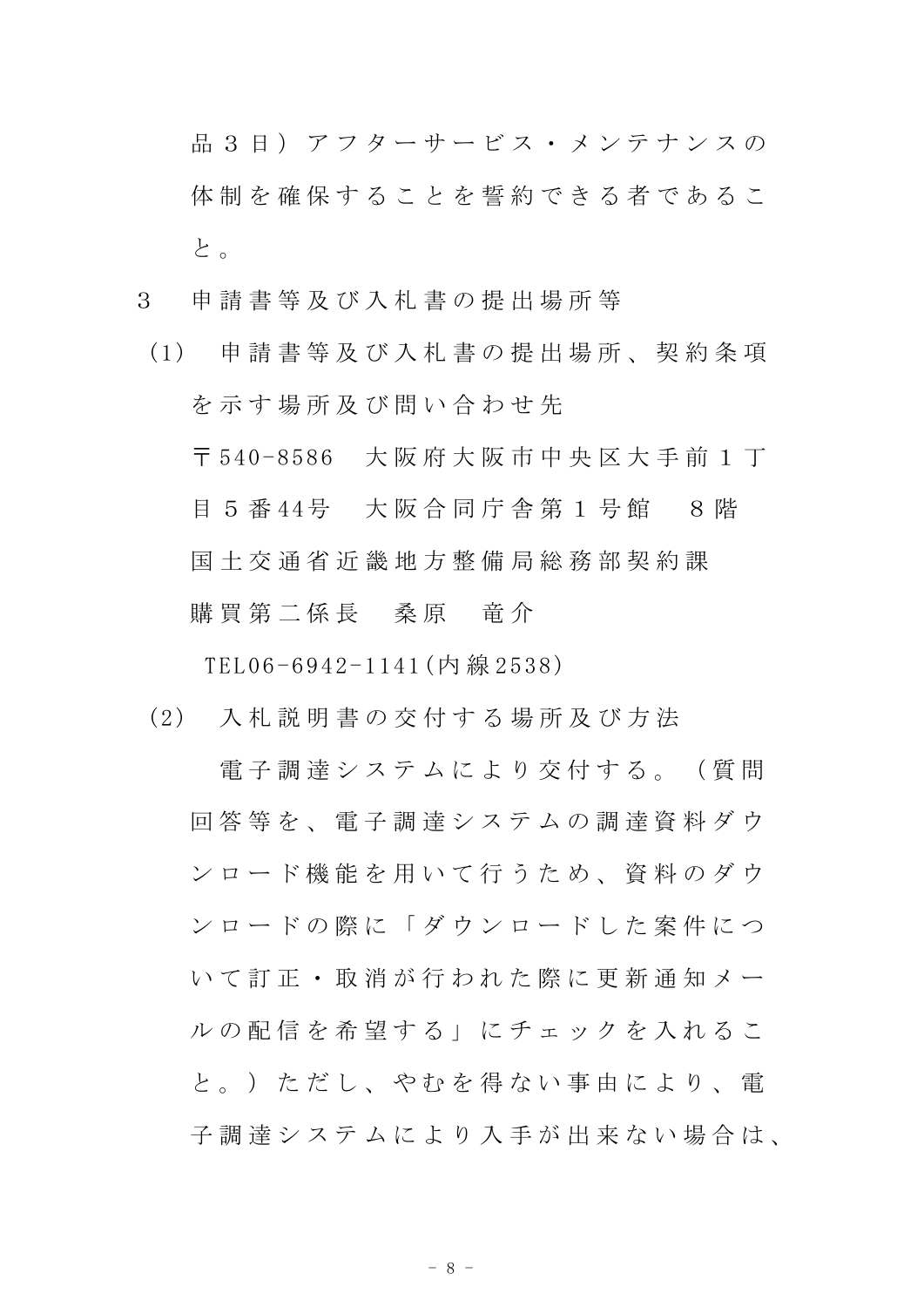支出負担行為担当官から直接交付を行うので、

上 記 3 ( 1 ) に 問 い 合 わ せ る こ と 。

- (3) 入 札 書 類 ( 申 請 書 等 ) の 受 領 期 限 令 和 3 年 4 月 7 日 16時 00分
- (4) 電 子 調 達 シ ス テ ム の U R L https://www.geps.go.jp/
- (5) 入 札 書 の 受 領 期 限
	- ① ~ ③ 令 和 3 年 5 月 21日 16時 00分
	- ④ ~ ⑥ 令 和 3 年 5 月 24日 16時 00分
	- ⑦ ~ ⑨ 令 和 3 年 5 月 25日 16時 00分
- (6) 開 札 の 日 時 及 び 場 所
	- ① 令 和 3 年 5 月 2 4日 13時 00分 ② 令 和 3 年 5 月 2 4日 14時 00分
	- ③ 令 和 3 年 5 月 24日 15時 0 0分
	- ④ 令 和 3 年 5 月 2 5日 13時 00分
	- ⑤ 令 和 3 年 5 月 2 5日 14時 00分
	- ⑥ 令 和 3 年 5 月 2 5日 15時 00分
	-
	- ⑦ 令 和 3 年 5 月 2 6日 13時 00分
	- ⑧ 令 和 3 年 5 月 2 6日 14時 00分
	- ⑨ 令 和 3 年 5 月 2 6日 15時 00分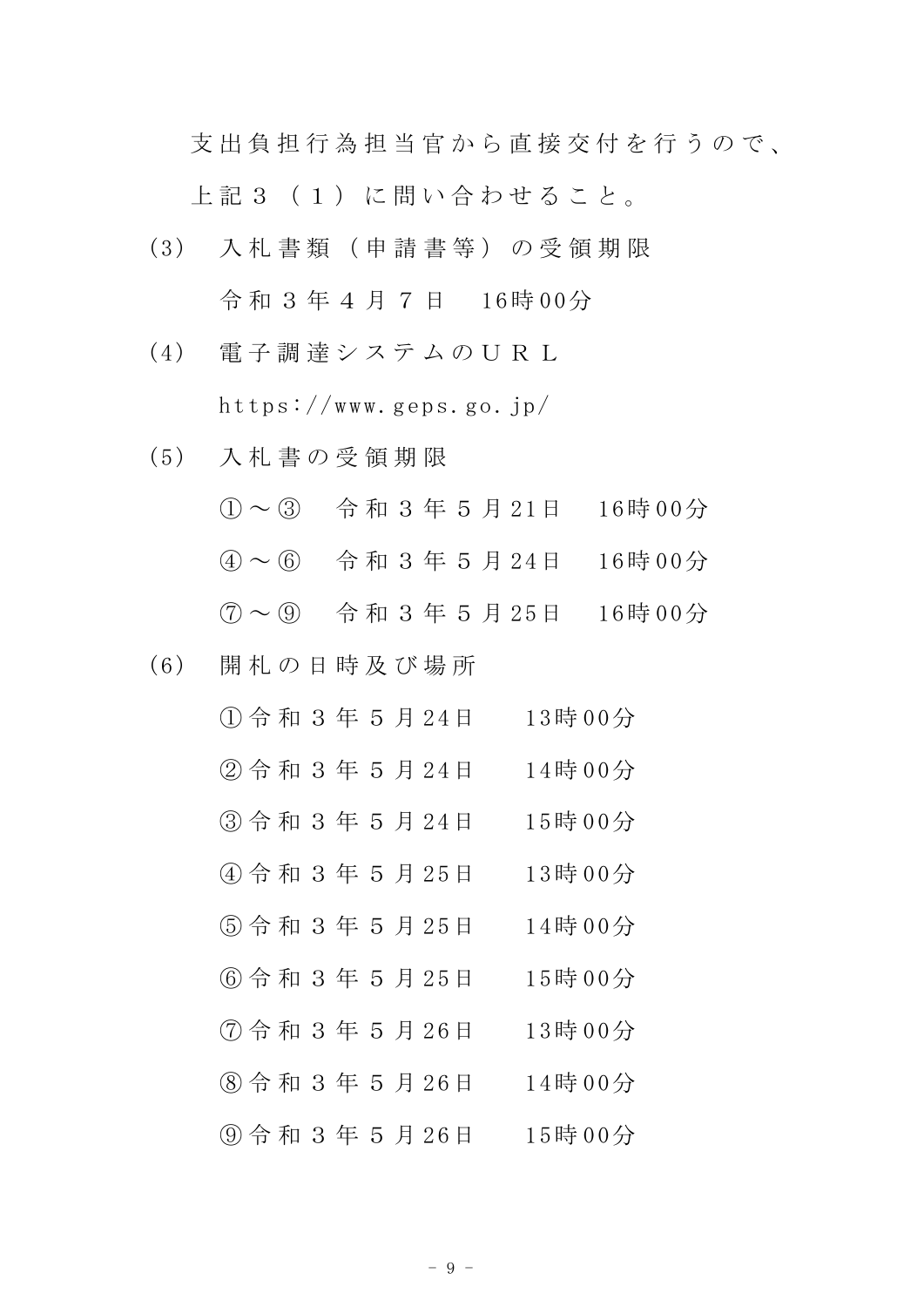国土 交 通 省 近 畿 地 方 整 備 局 入 札 室 4 その他

- (1) 契 約 手 続 に 使 用 す る 言 語 及 び 通 貨 日 本 語 及 び 日 本 国 通 貨 。
- (2) 入 札 保 証 金 及 び 契 約 保 証 金 免 除
- (3) 入 札 者 に 要 求 さ れ る 事 項

参加を希望する者は、上記3(3)の受領期限 までに申請書等を上記3(1)に示す場所に提出 し な け れ ば な ら な い。

なお、 開 札 日 の 前 日 ま で の 期 間 に お い て 必 要な申請書等の内容に関する支出負担行為担 当 官 か ら の 照 会 が あ っ た 場 合 に は 、 説 明 し な け れ ば な ら な い 。

- (4) 入 札 の 無 効 競 争 に 参 加 す る 資 格 を 有 し な い者のした入札及び入札の条件に違反した入 札 は 無 効 と す る 。
- (5) 契 約 書 作 成 の 要 否 要
- (6) 落 札 者 の 決 定 方 法 予 算 決 算 及 び 会 計 令 第 79条 の 規 定 に 基 づ い て 作 成 さ れ た 予 定 価 格 の 制限の範囲内で、最低価格をもって有効な入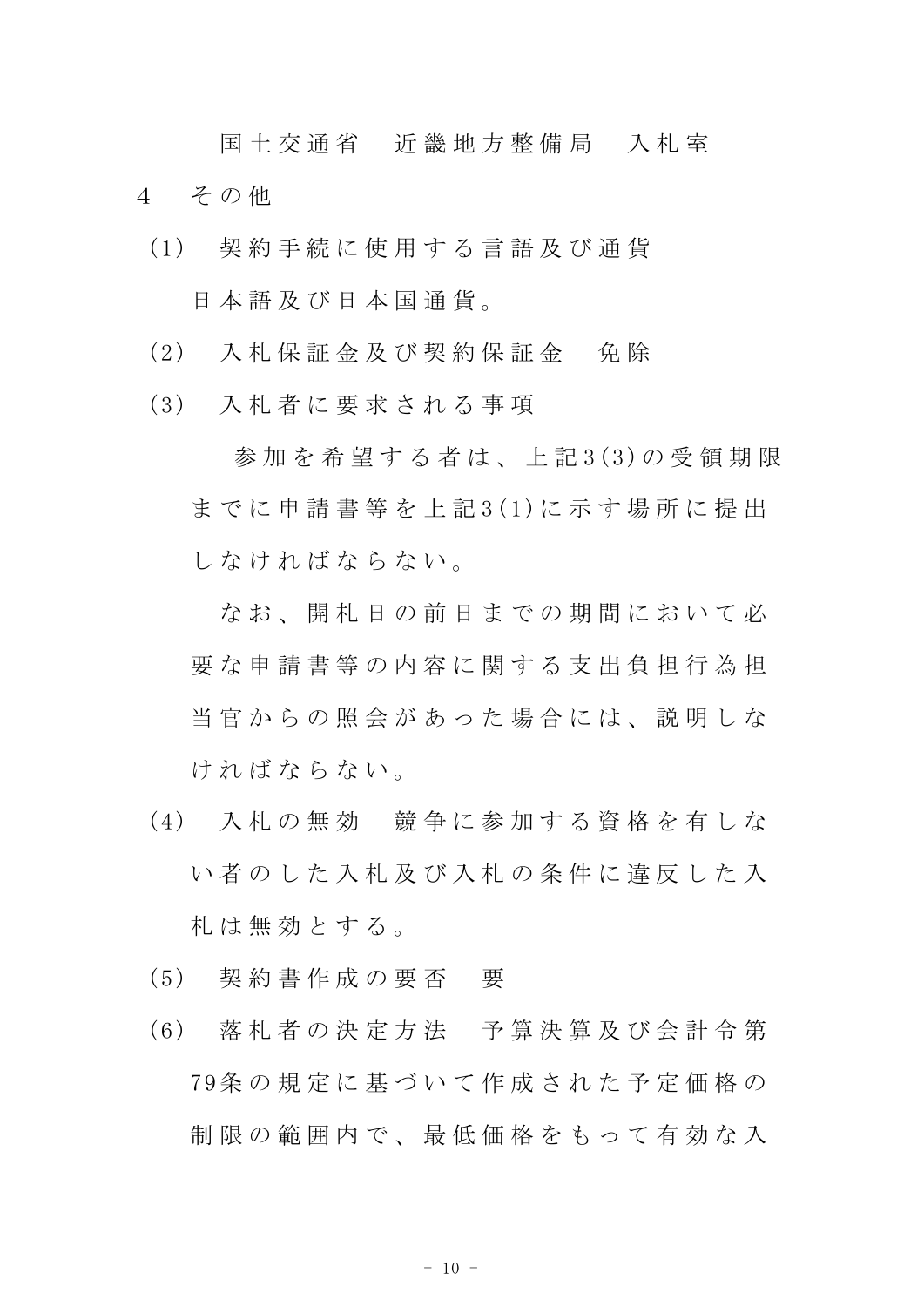札を行った者を落札者とする。

ただし、落札者となるべき者の入札価格に よっては、その者により当該契約の内容に適 合した履行がなされないおそれがあると認め られるとき、又はその者と契約を締結するこ と が 公 正 な 取 引 の 秩 序 を 乱 す こ と と な る お そ れがあって著しく不適当であると認められる ときは、予定価格の制限の範囲内の価格をも っ て 入 札 し た 他 の 者 の う ち 最 低 価 格 を も っ て 入札した者を落札者とすることがある。

- (7) 手続きにおける交渉の有無 無
- (8) 詳 細 は 入 札 説 明 書 に よ る 。
- 5 Summar y
	- $(1)$  Official in charge of disbursement of the procuring entity : MIZOGUCHI Hiroki Director-General of Kinki Regional Development Bureau
	- $(2)$  Classification of the products to be procured  $:17,28$
	- $(3)$  Nature and quantity of the products to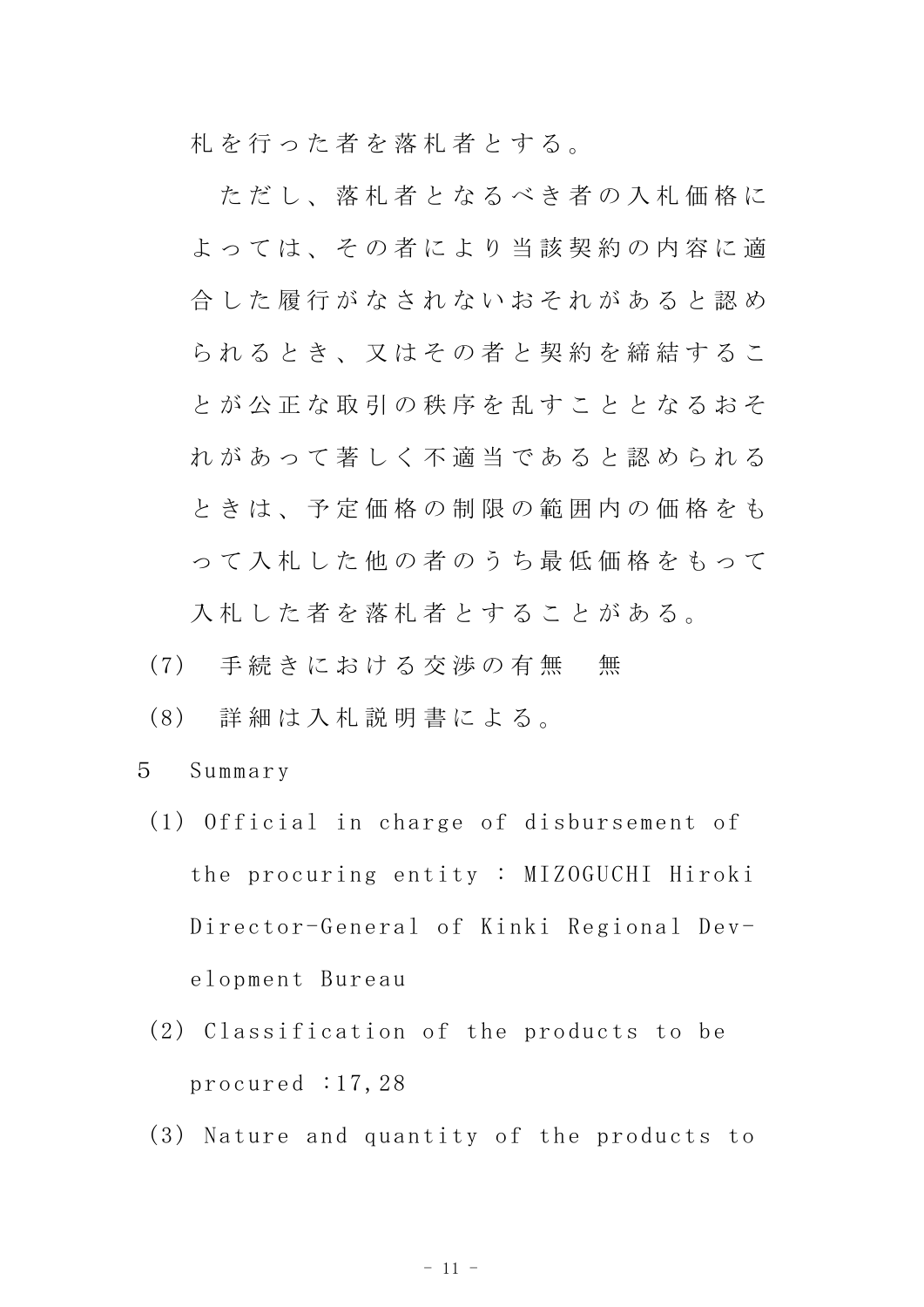be manufactured or delivered:

- ① Exchange Purchase of 1 set Lighting truck (telescope po le)
- 2) Exchange Purchase of 2 set Traffic control sign truck
- ③ Exchange Purchase of 3 set Road swe eper
- ④ Exch ange Purcha se of 1 set Gutter cleaning truck
- ⑤ Exch ange Purcha se of 1 set Drainpipe cleaning truck
- ⑥ Exch ange Purcha se of 2 set Watering car
- ⑦ Purc hase of 3 s et Snow remo ving truck
- ⑧ Exchange Purchase of 3 set Snow rem oving grader
- $\circledR$  Purchase of 11 set Drainage pump truck state monitoring system
- (4) Delivery period : 25 March, 2022
- (5) Delivery place: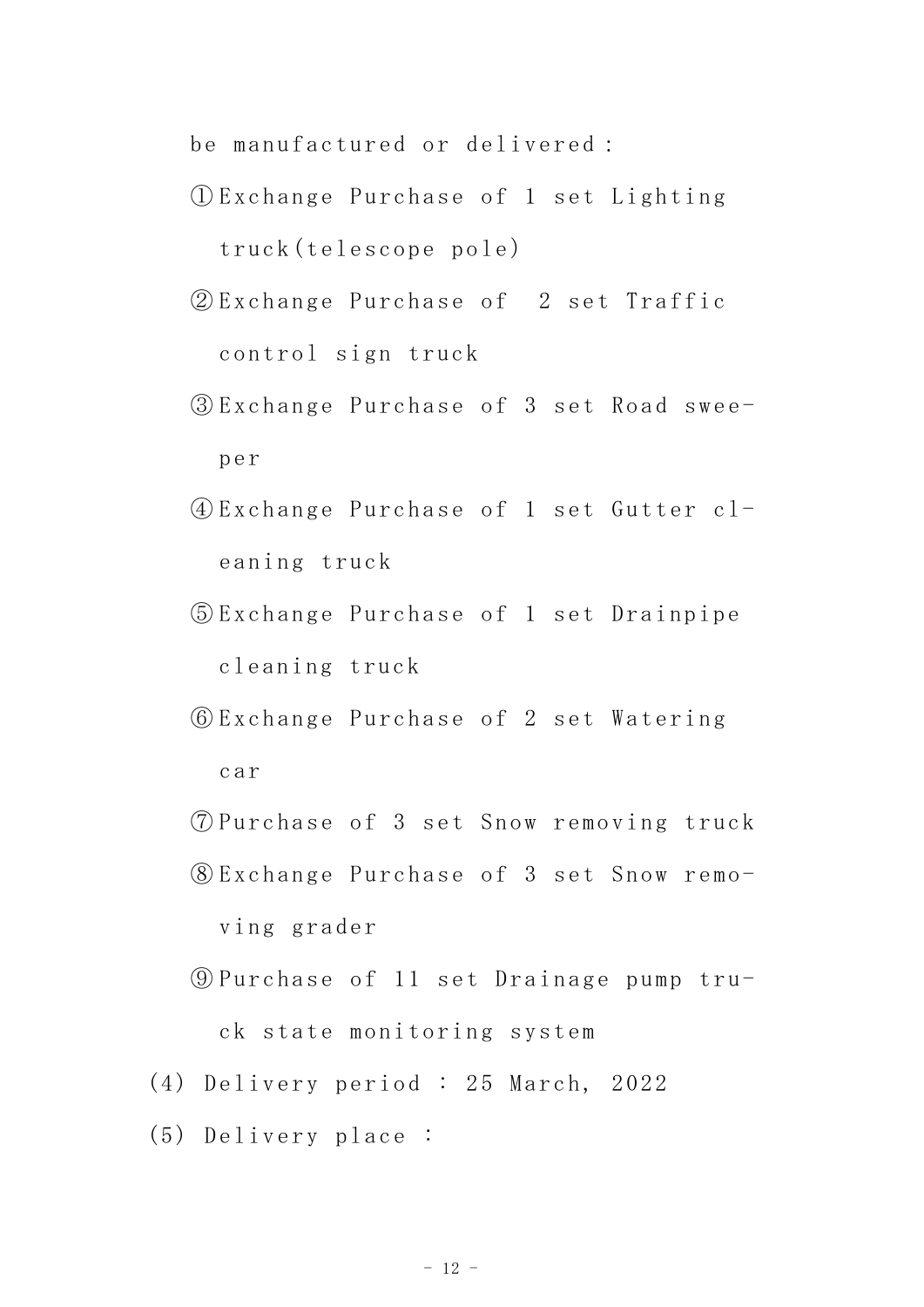① Osaka Natio nal Highway O ffice

② Nara Nation al Highway Of fice, Fukui

Office of River and National Highway ③ Wakayama Of fice of River and Nation al Highway, Siga National Highway Office, Himeji Office of Riverand National Highwa y

- ④ Fukui Offic e of River an d National Highwa y
- ⑤ Wakayama Of fice of River and Nation al Highway
- ⑥ Himeji Offi ce of Riveran d National Highway, Toyooka Office of River and Natio nal Highway
- ⑦ Fukui Offic e of River an d National Highway, Toyooka Office of River and National Highway, Fukuchiyama Office of River and National Highway
- ⑧ Toyooka Off ice of River and Nationa l Highway, Fukuchiyama Office of River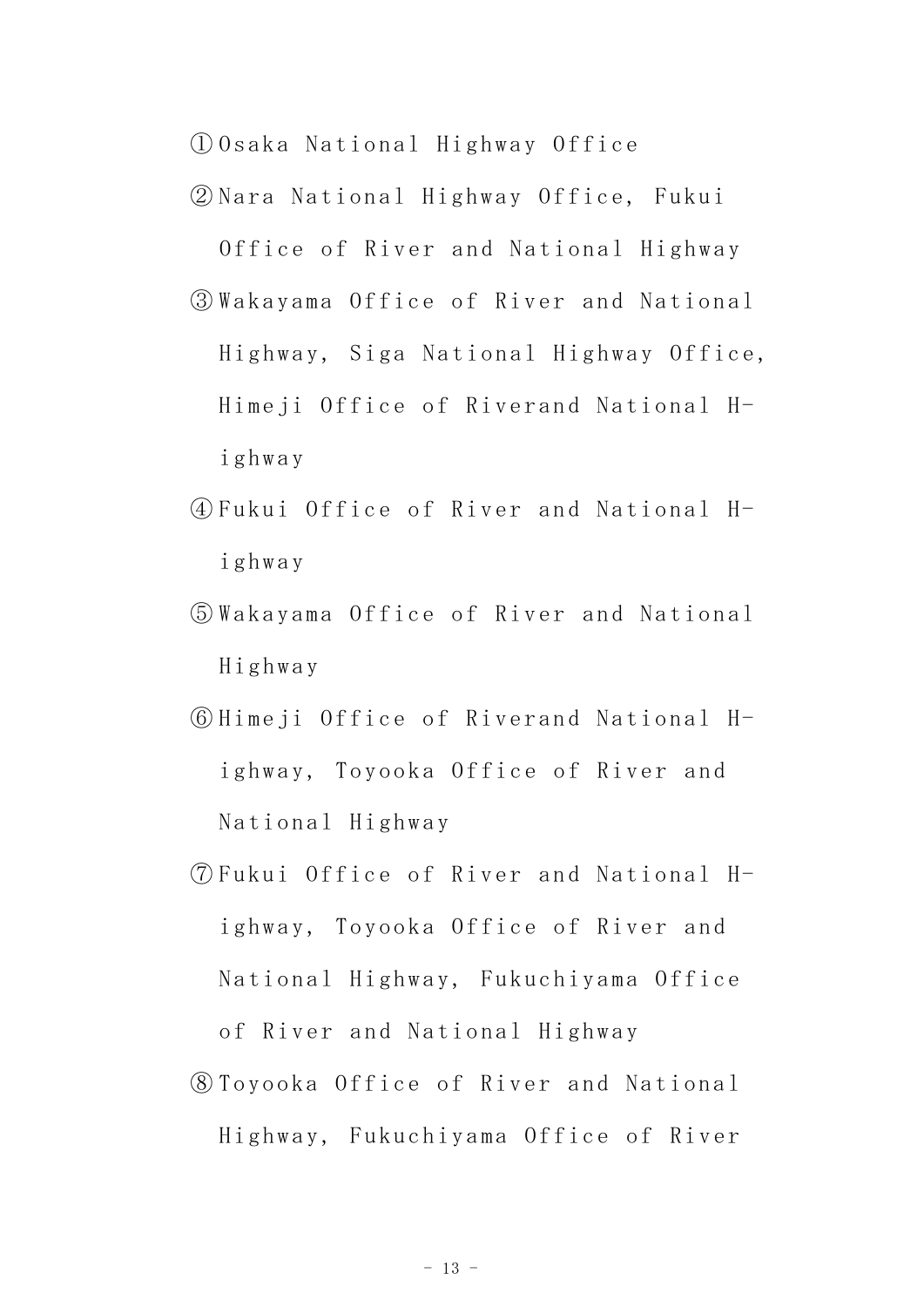and National Highway

- ⑨ Fukuchiyama Office of Ri ver and Nat ional Highway, Kizugawajyoryu River Office, Yodogawa River Office, Fukui Office of River and National Highway, Toyooka Office of River and National Highw ay, Biwako Ri ver Office
- $(6)$  Qualification for participating in the tendering procedures: Suppliers eligible for participating in the proposed  $t$ ender are those who shall:
	- 1) not come under Ar ticle 70 and 71 of the Cabinet Order concerning the Budget, Auditing and Accounting.
	- 2) have" selling of products" in Kinki  $Area$  (1)  $\sim$  9) or Tokai-Hokuriku Area (2)  $\left(\frac{1}{2}\right)\left(\frac{1}{2}\right)$ , in the fiscal year 2019/2020/ 2021 for participating in tenders by Ministry of Land, Infrastructure, Transport and Tourism (Single qualificat-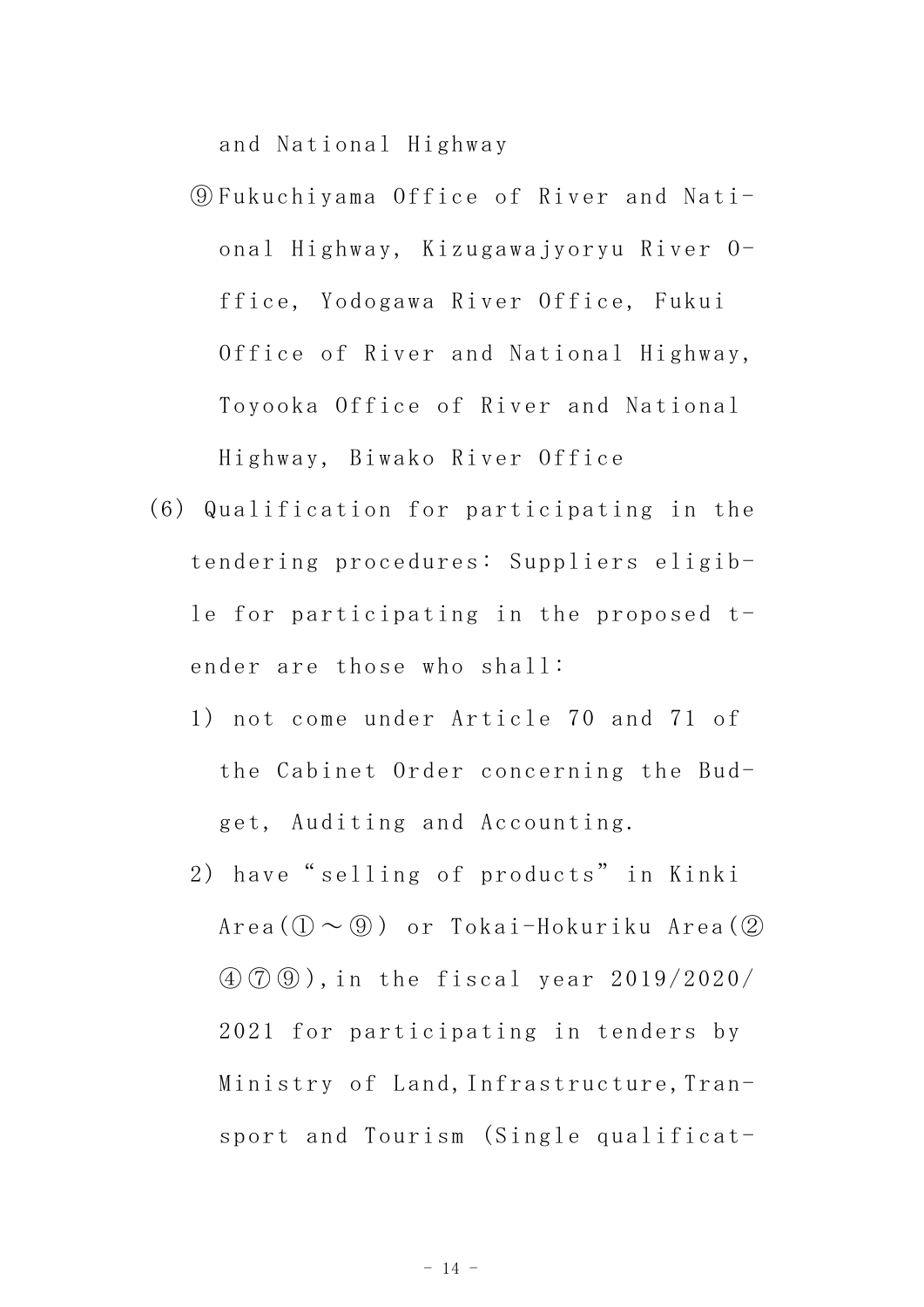ion for every ministry and agency).

- 3) not be under suspension of nomination by Director-General of Kinki Regional Development Bureau from Time-limit for submission of certificate to Tender Opening.
- 4) not be the stated person under the comencement of reorganization proceedings or under the beginning of rehabilitation proceedings (except for the person who has the procedure of reapplication under the notification of the competing participation qualific $ation).$
- 5) The person who obtained the tender manual from official in charge of disbursement of the procuring entity directory.
- 6) not be the person that a gangster  $i$ nfluence management substantially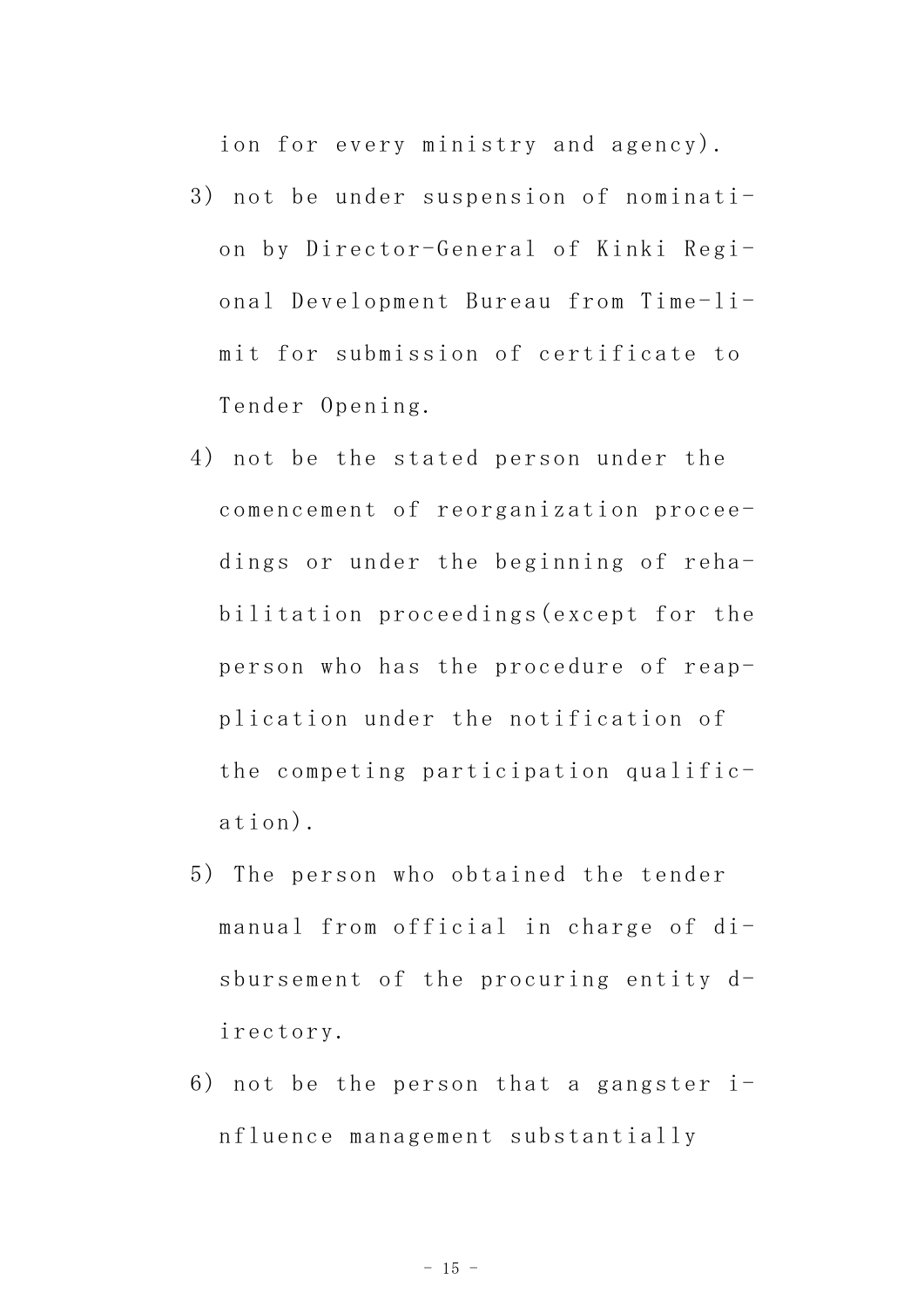or the person who has exclusion request from Ministry of Land, Infrastructure, Transport and Tourism is continuing state concerned.

- 7) have proven records to have actually delivered the products concerned or the products with performance equal to that of the products concerned.
- 8) have proven to have prepared a system to provide after-sales service and maintenance for the products concerned and supply those parts.
- (7) Time-limit for submission of certificate: 16:00 7 April, 2021
- $(8)$  Time-limit for tender:
	- $(1) \sim (3)$  16:00 21 May, 2021
	- $\textcircled{4} \sim \textcircled{6}$  16:00 24 May, 2021

 $\textcircled{7} \sim \textcircled{9}$  16:00 25 May, 2021

(9) Contact point for the notice: KUWAHARA Ryosuke the second Purchase Section, C-